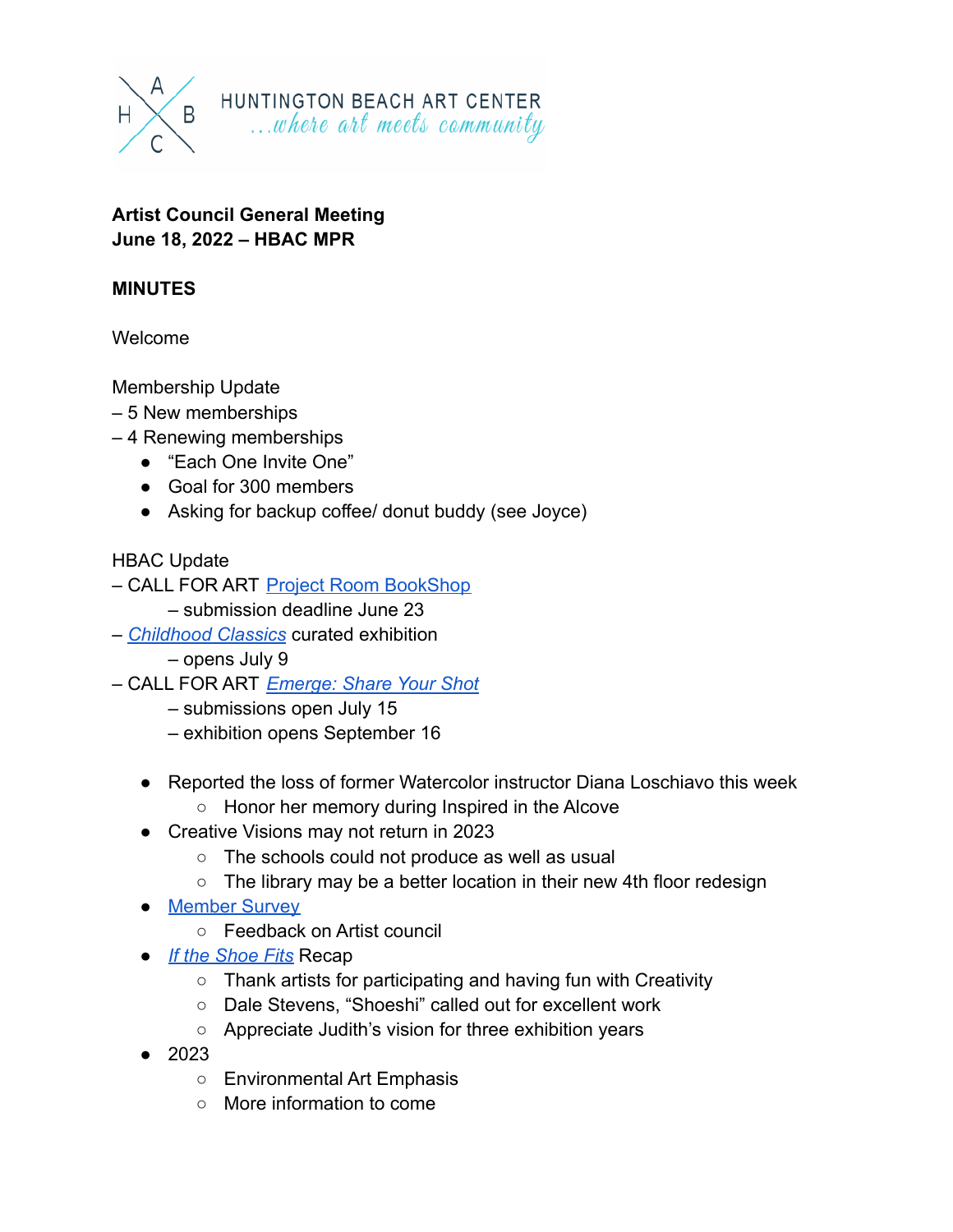

## HUNTINGTON BEACH ART CENTER ...where art meets community

- Prepare for Inspired, Surf City Arts Fest and next year's exhibitions
- Surf City Arts Fest
	- Visited Central Park to get event layout new location
	- Saturday, October 8th
	- Artist, activities, families, live music
	- Fees will be right around \$100 11am-4pm
		- Potential to add tables and chair rentals if artists would rather have those rented and set up by the rental company
	- Artists will need a state seller's permit
	- $\circ$  First year in central park with the goal to establish this as an annual key community event
	- Group Artist Council together
		- Volunteers for Artist Council Booth
- *● Childhood Classics*
	- July 9th-August 20th
	- Works delivered
	- Art Kandy Collection
	- Thanks to Donors: Janet Johnson, Friends of the Library, HBAC Foundation
	- Partnership with library books and art
		- 6-10 activities
		- Adults and Children
	- Looking for bookmaker Teachers Contact Kate or Kathleen
		- Bookmaking
		- Journaling
		- Publishing
	- Pop-up Shop emphasizing books for sale
		- Illustrations
		- Handmade books
		- Journaling
	- Janet Johnson Presented, "Why You Should Want to Make Books"
		- Anyone can make books
		- Start With a composition notebook or a spiral-bound notebook
		- Youtube "Junk Journal"
		- Make more than 1
			- One for yourself, and a blank to sell at HBAC
		- Bound Book with Signatures are more complicated and take more time but are special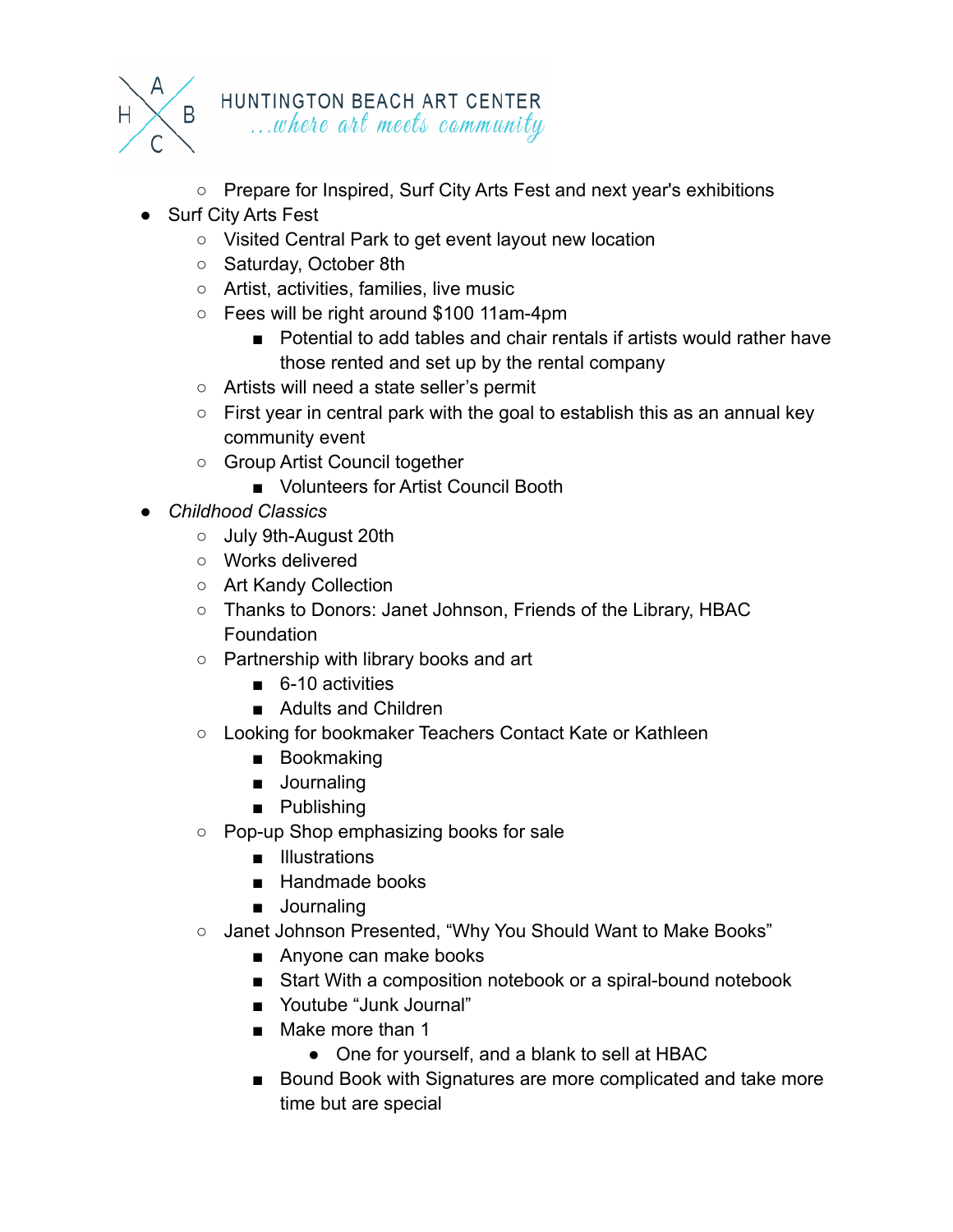

- Janet presented an accordion book she made and a simple bound book with collaged images from a used book from the library and from her travels
- Your art specialty can become a book in itself
- It can be very simple
	- Anyone can do it!
- *● Emerge: Share your Shot*
	- Expect High Participation
	- 3 Fantastic Jurors
		- Chris Bartolucci
			- Analog Talk Podcast
		- Drake Woodson
			- Relics in Long Beach
		- Ed Templeton
	- All techniques (iphone, analog, alternative processes welcome)
	- Submissions July 15th through August 1st
	- Prospectus is open now
	- [Submission link](https://www.huntingtonbeachartcenter.org/upcoming-exhibition-emerge-share-your-shot.html)

#### Art Talk Programming

– July 14: [Gail Poltorak](https://www.huntingtonbeachartcenter.org/artist-council.html)

- On Zoom
- Check Email for details
- Thank you to [Michaell Magteutche](https://www.huntingtonbeachartcenter.org/past-artist-council-events.html) for June Art Talk

#### Art Share and Announcements

– Members are encouraged to bring in artwork to share

- Jim Ellsberry and Sonja Krastman
	- Jim, Sonja, and EE Jacks are participants in show at John Wayne Airport
	- Call went out a year ago across California- non representational work
	- 29 paintings with 15 artists
	- Goes through March 2023
	- Artists had to submit 5 paintings measuring 48" x 48"
	- <https://www.ocair.com/news/2022/06/10/vi-smith-4x4x15/>
	- Anyone can visit the show- visit the information booth to get access to terminal A and C without having to have a flight
- Jim Ellsberry is painting event with Sherman Gardens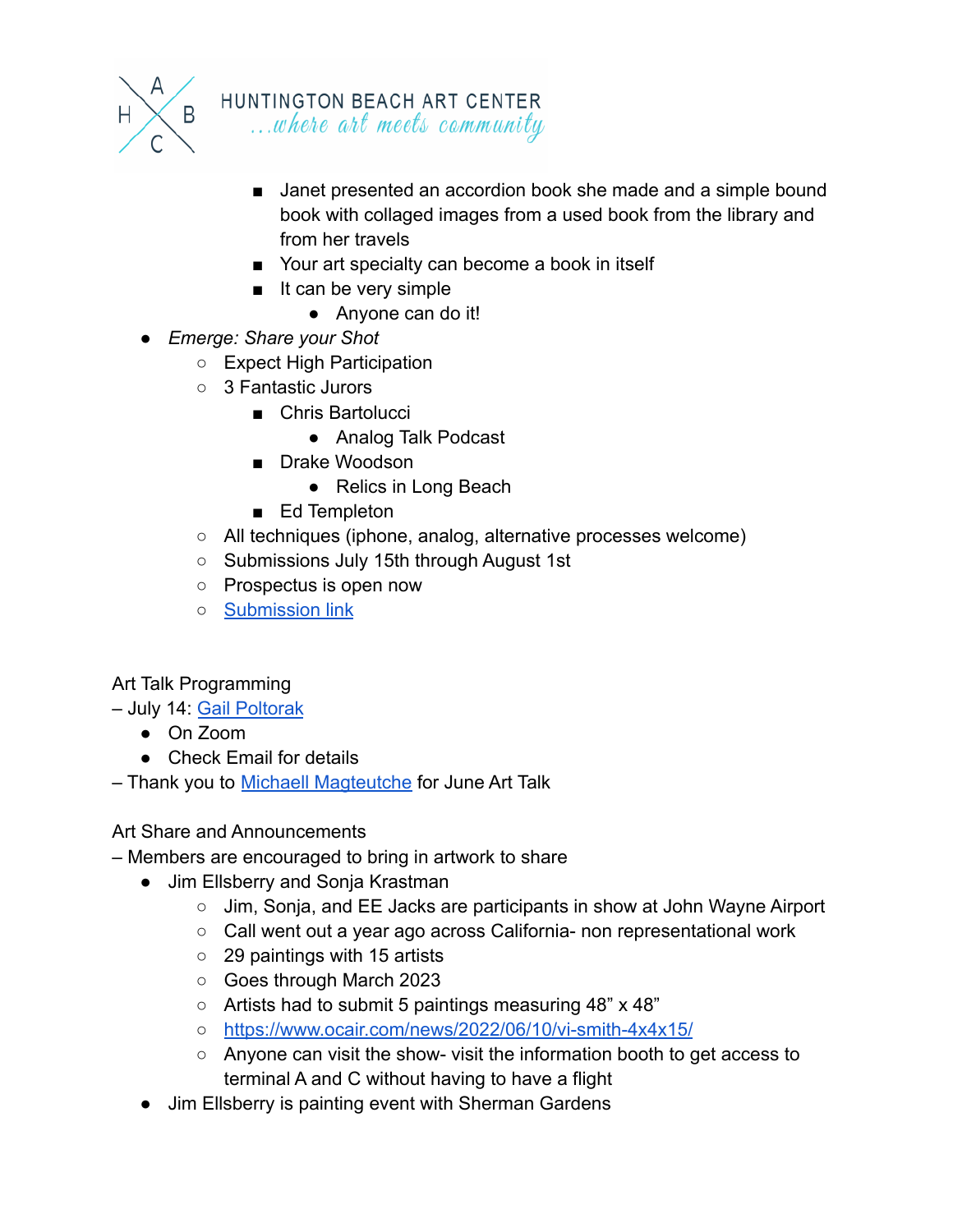

## HUNTINGTON BEACH ART CENTER ...where art meets community

- Jim Painting John Wayne estate on balboa islands
- **SoCalPopa** 
	- OC Parks at the back bay
	- Call open now for all socal poppa members
	- <https://www.socalpapa.com/>
	- [https://www.socalpapa.com/content.aspx?page\\_id=22&club\\_id=790804&](https://www.socalpapa.com/content.aspx?page_id=22&club_id=790804&module_id=517830) [module\\_id=517830](https://www.socalpapa.com/content.aspx?page_id=22&club_id=790804&module_id=517830)
- **Greg Van Krugel** 
	- 2 pieces at Avant Garden in Santa Ana at Broadway and 5th
	- Encouraged by member Roger Reading
	- <https://avantgardenoc.com/>
- Michele Morgan
	- Auxilary member Long Beach Creative Group
	- <https://longbeachcreativegroup.com/>
	- Boadway and Junipero Ave.
	- Long Beach Creative Group- Open Call in August open to all artists not just long beach artists
	- Rod Briggs gallery
- Melissa Renee
	- Paint with resin and teach at Showcase Gallery
	- Juried into San Diego Art Walk September
	- <https://www.instagram.com/fieryfordeepblue/>
- Dan Meylor
	- Presented book he made with BLURB
	- <https://www.blurb.com/>
	- Exploration of ordinary moments
	- Could make a book with any medium of work exploring a particular theme
	- Could use this platform to sell on Amazon or through Blurb Bookstore
- Julie Bagby
	- Displaying in Real Estate Office
	- 62 pieces through all July
	- Bainbridge, Washington
	- Works will be for sale during their artwalk
	- 8 boxes
- Shipping through Delta Travel or Alaska Airlines
	- If you have membership or frequent flier miles
	- Hire roadie service to pick up and deliver
	- "Known Shipper" through Alaska Airlines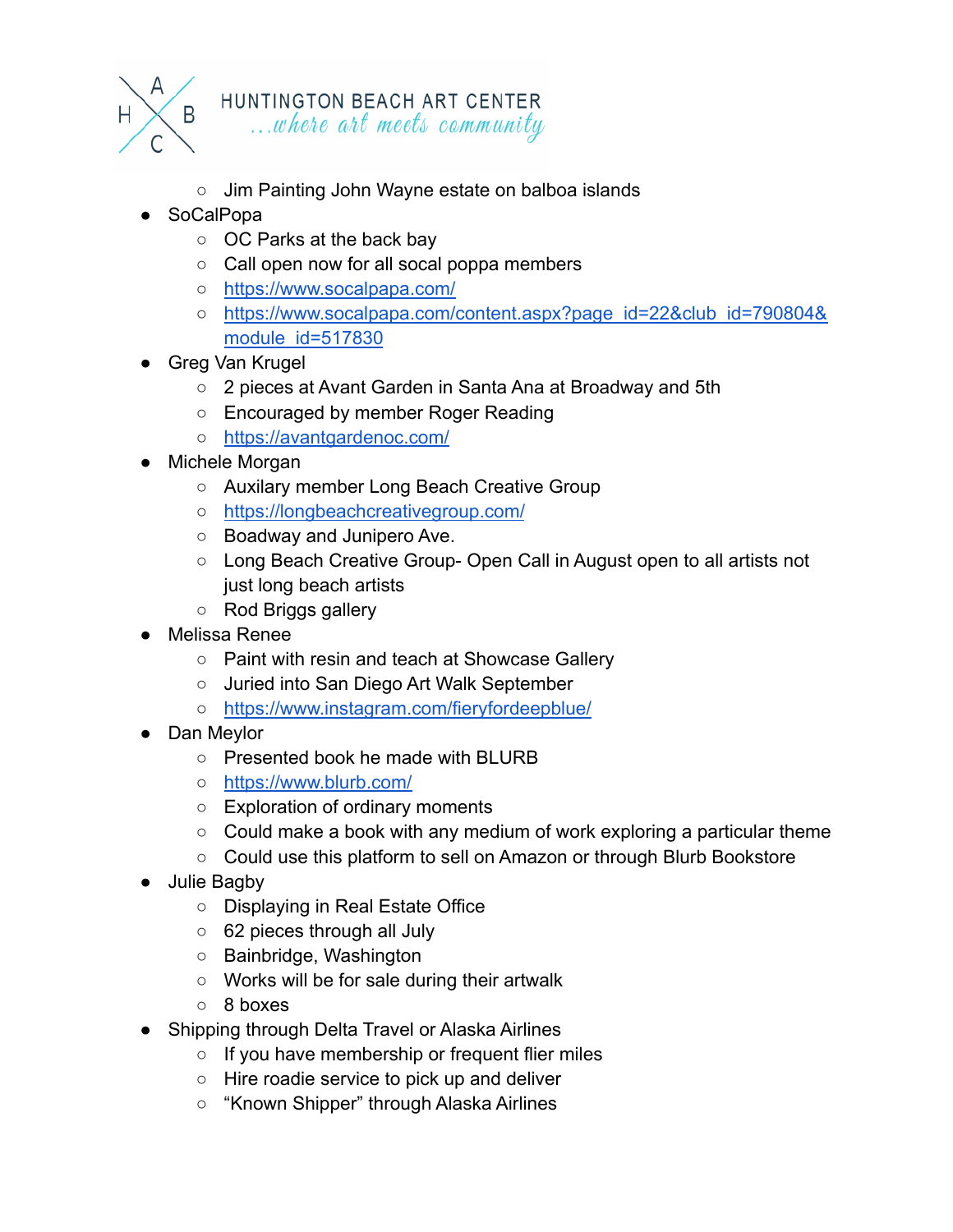

# HUNTINGTON BEACH ART CENTER

...where art meets community

- <https://www.alaskacargo.com/known-shipper>
- <https://www.deltacargo.com/Cargo/>

 $\Omega$ 

- Hugh Schone
	- Sold Painting last week at open house
	- Clients for Faux finish furniture work
- Artist Council is about to enter 10th year
	- Acknowledged first Jim and first membership chair Pat Naulty for being here ten years later
- OC Fair
	- <https://ocfair.com/>
	- Janet Johnson submitted 5 pieces into the OC Fair
		- First year back in person
	- Kelly Bourquin has a photograph in the OC Fair as well
		- Kelly just sold a photograph
	- Susan Turner has some work in the OC Fair as well
- Art Share
- Charlie Groh
	- Infrared Photograph
- Marie Lavalee
	- Mixed Media with gold leaf, painting, pushpins, and furniture tacks
	- Shown in the Beverly Hills show and Balboa Art Show
		- Sold 3 pieces in Beverly Hills
	- Encouraged artists to put emphasis on the presentation of their work
- Hugh Schone
	- Wall fragment faux fresco
		- On Foam Core Board
	- Forrest scene with gazebo into another dimension
- Joyce Bell Freeman
	- Triangle Series for 2022
	- Started mixing colors for the first time
	- Extending the color to gallery wrap
	- Will apply to an upcoming call for artists emphasizing lines and shapes and forms
- Kelly Coffman
	- Aluminum artworks with clear epoxy resin on top
	- With hand-painted flowers and butterflies